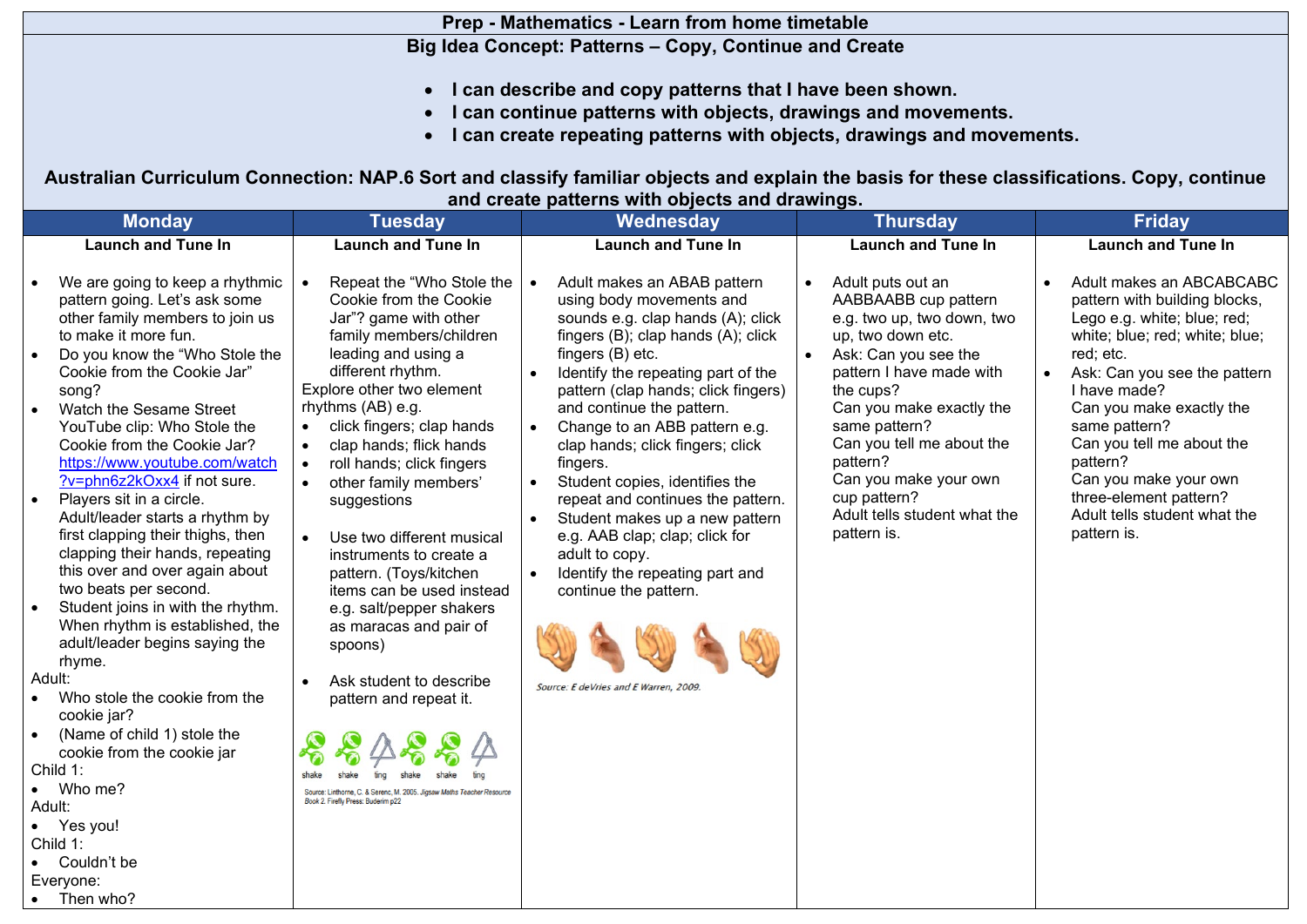| Child $1$ :<br>(Name of child/family member 3)<br>stole the cookie from the cookie<br>jar.<br>Child/family member 3:<br>Who me?<br>Everyone:<br>• Yes you!<br>Child/family member 3:<br>Couldn't be.<br>Everyone:<br>$\bullet$ Then who?<br>Child/family member 3:<br>(Name of child/family member 2)<br>stole the cookie from the cookie<br>jar.<br>On their turn a player can choose to<br>accuse any other player of stealing<br>the cookie except for the player who<br>just accused them. They must name<br>a player who has not yet had a turn<br>before any other player is named.<br>The game continues in this way<br>without any breaks in the rhythm or<br>speech pattern. |                                                                                                                                                                                                                                                                                                     |                                                                                                                                                                                                                                                                                                       |                                                                                                                                                                                                                                                                                                                                                                                                          |                                                                                                                                                                                                                                                                           |
|---------------------------------------------------------------------------------------------------------------------------------------------------------------------------------------------------------------------------------------------------------------------------------------------------------------------------------------------------------------------------------------------------------------------------------------------------------------------------------------------------------------------------------------------------------------------------------------------------------------------------------------------------------------------------------------|-----------------------------------------------------------------------------------------------------------------------------------------------------------------------------------------------------------------------------------------------------------------------------------------------------|-------------------------------------------------------------------------------------------------------------------------------------------------------------------------------------------------------------------------------------------------------------------------------------------------------|----------------------------------------------------------------------------------------------------------------------------------------------------------------------------------------------------------------------------------------------------------------------------------------------------------------------------------------------------------------------------------------------------------|---------------------------------------------------------------------------------------------------------------------------------------------------------------------------------------------------------------------------------------------------------------------------|
|                                                                                                                                                                                                                                                                                                                                                                                                                                                                                                                                                                                                                                                                                       |                                                                                                                                                                                                                                                                                                     |                                                                                                                                                                                                                                                                                                       |                                                                                                                                                                                                                                                                                                                                                                                                          |                                                                                                                                                                                                                                                                           |
|                                                                                                                                                                                                                                                                                                                                                                                                                                                                                                                                                                                                                                                                                       |                                                                                                                                                                                                                                                                                                     |                                                                                                                                                                                                                                                                                                       |                                                                                                                                                                                                                                                                                                                                                                                                          |                                                                                                                                                                                                                                                                           |
|                                                                                                                                                                                                                                                                                                                                                                                                                                                                                                                                                                                                                                                                                       |                                                                                                                                                                                                                                                                                                     |                                                                                                                                                                                                                                                                                                       |                                                                                                                                                                                                                                                                                                                                                                                                          |                                                                                                                                                                                                                                                                           |
|                                                                                                                                                                                                                                                                                                                                                                                                                                                                                                                                                                                                                                                                                       |                                                                                                                                                                                                                                                                                                     | <b>Vocabulary in Mathematics</b>                                                                                                                                                                                                                                                                      |                                                                                                                                                                                                                                                                                                                                                                                                          |                                                                                                                                                                                                                                                                           |
| ten, tens, is the same as, coins, notes, cents, dollars<br>Pattern, over and over, repeat, again<br>Pattern: an arrangement of shapes, objects, numbers or colours.<br>Repeating pattern: a repeated arrangement using shapes, letters, sounds, objects, movement.<br>Repeat: the repeating part of a pattern: the repeat is circled: qu qu qu qu qu.                                                                                                                                                                                                                                                                                                                                 |                                                                                                                                                                                                                                                                                                     | Students should be able to communicate using the following language: count forwards, count backwards, number before, number after, more than, less than, zero, ones, groups of                                                                                                                        |                                                                                                                                                                                                                                                                                                                                                                                                          |                                                                                                                                                                                                                                                                           |
| <b>Conceptual Development</b><br>Student counts while tapping body<br>parts in a pattern.<br>1. Create a two-element pattern by<br>tapping your head (one) and<br>tapping your shoulders (two).<br>2. Count one, two, one, two, as<br>they repeat the pattern.<br>3. Ask student to create other<br>rhythmic 'two' patterns for<br>example:<br>snap fingers-clap-snap<br>fingers-clap                                                                                                                                                                                                                                                                                                 | <b>Conceptual Development</b><br>Multiple cut outs of the<br><b>Coloured T-Shirts</b> are needed,<br>clothes pegs and a<br>clothesline/airer.<br>Student follows instructions as<br>adult reads:<br>1. On the line peg a green t-<br>short first<br>2. After the green t-short<br>peg a red t-shirt | <b>Conceptual Development</b><br>Multiple cut outs of the Coloured T-<br>Shirts are needed, clothes pegs and<br>a clothesline/ airer.<br>Student follows instructions as adult<br>reads:<br>1. Peg a yellow t-shirt in the<br>middle of the line.<br>2. After the yellow shirt peg a<br>blue t-shirt. | <b>Conceptual Development</b><br>Go for a Pattern Hunt<br>$\bullet$<br>around the yard and house<br>to find repeating patterns.<br>Take your camera with you<br>$\bullet$<br>to create a pattern poster<br>(optional)<br>Using Worksheet 1 -<br>$\bullet$<br>Matching the correct pattern<br>piece:<br>$\mathbf{1}$ .<br>Adult:<br>Reads the first pattern i.e.<br>circle, triangle; circle;<br>triangle | <b>Conceptual Development</b><br>An assortment of wrapping<br>$\bullet$<br>paper is needed.<br>Find a repeating pattern and<br>cut off a section.<br>Glue the section into the<br>$\bullet$<br>student's Learning Journal.<br>Student continues or copies<br>the pattern. |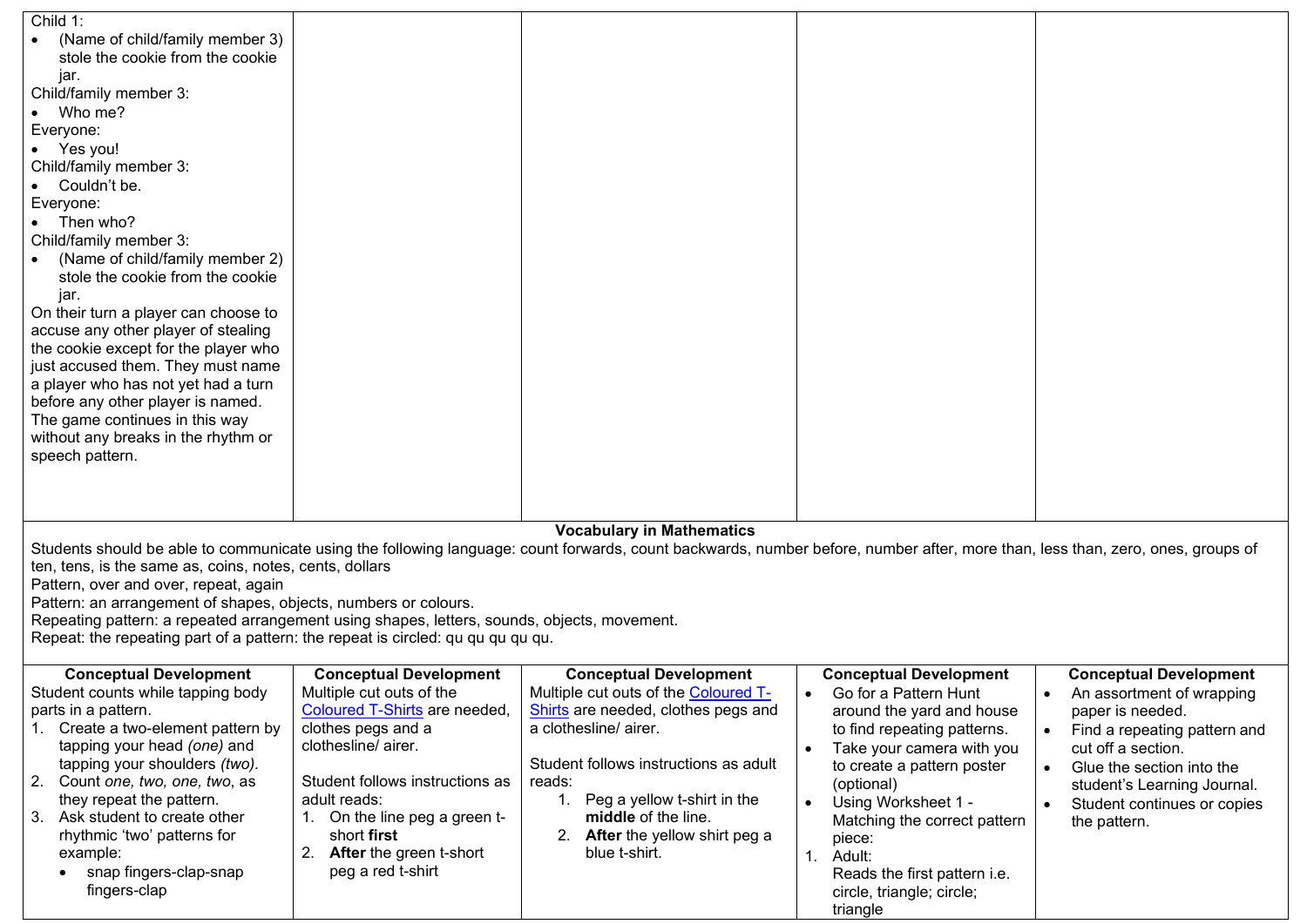| <b>Learning Journal</b><br><b>Learning Journal</b><br><b>Learning Journal</b><br><b>Learning Journal</b><br><b>Learning Journal</b><br>See Fluency task below<br>Student draws t-shirt<br>Student draws t-shirt patterns<br>Draw a two-element body pattern<br>$\bullet$<br>made in the Fluency task below.<br>for a family member to do e.g.<br>patterns made in the<br>Fluency task below.<br>above.<br>jump-hop-jump-hop<br>Read the pattern.<br>What movement would come<br>next?<br><b>Fluency</b><br><b>Fluency</b><br><b>Fluency</b><br><b>Fluency</b><br><b>Fluency</b> | clap-flick fingers-clap-flick<br>$\bullet$<br>fingers<br>Student completes the body<br>4.<br>pattern without counting but<br>saying the movements made.<br>5. Adult can stop the pattern at any<br>time and ask student what<br>movement would come next.<br>6.<br>Repeat activity with a three-<br>element pattern e.g.:<br>clap-roll hands-click<br>flick hands-clap-roll | What is the colour of the<br>3.<br>shirt before the red t-<br>shirt?<br>4.<br>What colour is the second<br>t-shirt?<br>5. Place another green t-shirt<br>and then another red t-<br>shirt on the line.<br>6. What are we repeating?<br>7.<br>Repeat this pattern for 2<br>more t-shirts.<br>8.<br><b>Continue</b> the pattern for<br>another two t-shirts.<br>Clear the line: the line is<br>9.<br>now empty. | <b>Repeat this pattern for 2</b><br>3.<br>more t-shirts.<br>Return to the middle yellow t-<br>4.<br>shirt. Place a blue t-shirt<br>before the yellow t-shirt.<br>What colour t-shirt should we<br>5.<br>peg up next?<br>6.<br><b>Continue</b> this pattern until<br>the line is full.<br>What is the colour of the last<br>7.<br>t-shirt?<br>What is the colour of the first<br>8.<br>t-shirt?<br>Source: E deVries & E Warren | Circles the repeating part<br>Finds the matching piece<br>that comes next from the<br>options provided.<br>Explains why it is the<br>matching piece.<br>2.<br>Adult/with student help:<br>Read the second pattern<br>i.e. rectangle standing up;<br>rectangle lying down; circle<br>above<br>Circle the repeating part<br>Find the matching piece<br>that comes next from the<br>options provided.<br>Explain why it is the<br>matching piece and why<br>another option does not<br>match.<br>3.<br>Adult and student together:<br>Read the third pattern i.e.<br>big triangle; small triangle;<br>small triangle;<br>Circle the repeating part<br>Find the matching piece<br>that comes next from the<br>options provided.<br>Explain why it is the<br>matching piece and why<br>another option does not<br>match.<br>4.<br>Follow the same process<br>with the remaining three<br>patterns - allowing student<br>to take the lead as<br>confidence grows. | Playdoh/plasticine alternative if<br>wrapping paper is unavailable.<br>Student:<br>Uses playdoh/plasticine to<br>make multiple 3D objects e.g.<br>balls; boxes; snakes; spirals<br>Creates repeating patterns<br>using the objects.<br>Describes the patterns and<br>identifies the repeated parts.<br>Continues or copies the<br>patterns. |
|---------------------------------------------------------------------------------------------------------------------------------------------------------------------------------------------------------------------------------------------------------------------------------------------------------------------------------------------------------------------------------------------------------------------------------------------------------------------------------------------------------------------------------------------------------------------------------|-----------------------------------------------------------------------------------------------------------------------------------------------------------------------------------------------------------------------------------------------------------------------------------------------------------------------------------------------------------------------------|---------------------------------------------------------------------------------------------------------------------------------------------------------------------------------------------------------------------------------------------------------------------------------------------------------------------------------------------------------------------------------------------------------------|--------------------------------------------------------------------------------------------------------------------------------------------------------------------------------------------------------------------------------------------------------------------------------------------------------------------------------------------------------------------------------------------------------------------------------|-------------------------------------------------------------------------------------------------------------------------------------------------------------------------------------------------------------------------------------------------------------------------------------------------------------------------------------------------------------------------------------------------------------------------------------------------------------------------------------------------------------------------------------------------------------------------------------------------------------------------------------------------------------------------------------------------------------------------------------------------------------------------------------------------------------------------------------------------------------------------------------------------------------------------------------------------------------|---------------------------------------------------------------------------------------------------------------------------------------------------------------------------------------------------------------------------------------------------------------------------------------------------------------------------------------------|
|                                                                                                                                                                                                                                                                                                                                                                                                                                                                                                                                                                                 |                                                                                                                                                                                                                                                                                                                                                                             |                                                                                                                                                                                                                                                                                                                                                                                                               |                                                                                                                                                                                                                                                                                                                                                                                                                                |                                                                                                                                                                                                                                                                                                                                                                                                                                                                                                                                                                                                                                                                                                                                                                                                                                                                                                                                                             | Student draws patterns created<br>in Conceptual Development task                                                                                                                                                                                                                                                                            |
|                                                                                                                                                                                                                                                                                                                                                                                                                                                                                                                                                                                 |                                                                                                                                                                                                                                                                                                                                                                             |                                                                                                                                                                                                                                                                                                                                                                                                               |                                                                                                                                                                                                                                                                                                                                                                                                                                |                                                                                                                                                                                                                                                                                                                                                                                                                                                                                                                                                                                                                                                                                                                                                                                                                                                                                                                                                             |                                                                                                                                                                                                                                                                                                                                             |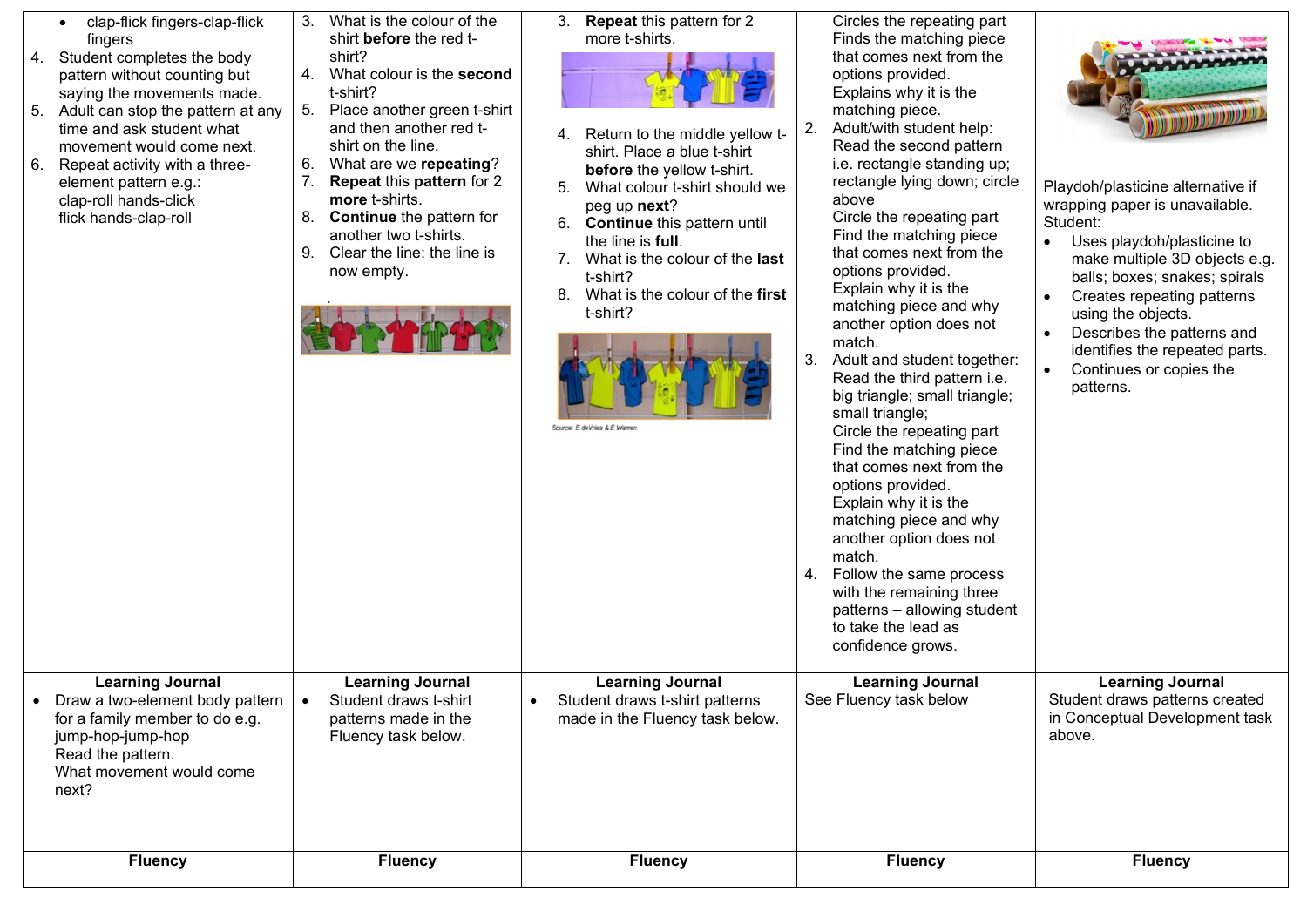| 2.<br>3. | Student:<br>Reads aloud repeating pieces of<br>each pattern as colours, sizes or<br>location e.g.<br>yellow-white-yellow-white-<br>yellow-white- yellow-white-<br>yellow-white<br><b>or</b><br>up-down-up-down-up-down- up-<br>down-up-down<br>Identifies which piece would<br>come next<br>Repeats with second pattern<br>e.g. small-big-small-big-small-<br>big<br>or<br>white-purple-white-purple-white-<br>purple<br>p25 | Student makes and reads<br>$\bullet$<br>their own repeating t-shirt<br>pattern on the<br>clothesline/airer.<br>Repeat using an<br>$\bullet$<br>ABBABBABB pattern as<br>pictured below<br>Source: E deVries and E Warren, 2009 | Student makes and reads their<br>$\bullet$<br>own repeating t-shirt pattern on<br>the clothesline/airer.<br>Repeat using ABCABCABCABC<br>$\bullet$<br>patterns | Student reads, draws and<br>$\bullet$<br>continues each pattern.<br>$\square{\times}\square{\times}\square{\times}\square{\times}\square{\times}\square{\times}$<br>ΟΔΔΟΔΔΟΔΔΟΔΔ<br>$-10-10-10-10-10-10$ | $\bullet$ | Glue Worksheet 2 into<br>Learning Journal - student<br>reads each pattern and draws<br>the next parts to continue the<br>pattern. |
|----------|------------------------------------------------------------------------------------------------------------------------------------------------------------------------------------------------------------------------------------------------------------------------------------------------------------------------------------------------------------------------------------------------------------------------------|-------------------------------------------------------------------------------------------------------------------------------------------------------------------------------------------------------------------------------|----------------------------------------------------------------------------------------------------------------------------------------------------------------|----------------------------------------------------------------------------------------------------------------------------------------------------------------------------------------------------------|-----------|-----------------------------------------------------------------------------------------------------------------------------------|
|          |                                                                                                                                                                                                                                                                                                                                                                                                                              |                                                                                                                                                                                                                               |                                                                                                                                                                |                                                                                                                                                                                                          |           |                                                                                                                                   |

**Resources:**